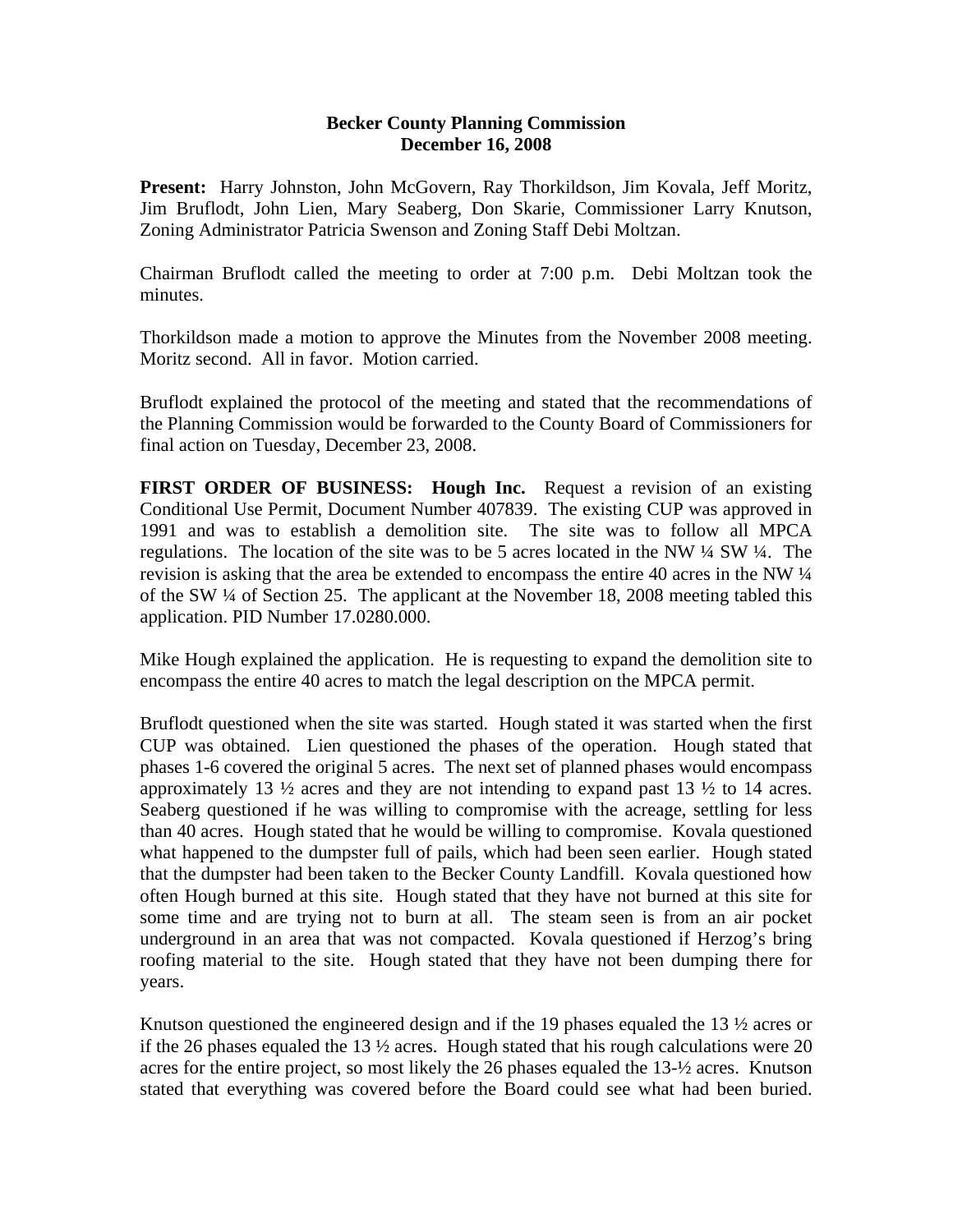Knutson questioned Hough if he had to report to the County. Hough stated that he just had to submit a solid waste report each year and when re-permitted, the County was notified every 5 years. Skarie questioned who would be liable to clean up in the future. Hough stated that they would be responsible and that they do have environmental insurance (pollution insurance). Thorkildson questioned how often the debris had to be covered. Hough stated that interim coverage, to keep things from blowing around, is to be done within 30 days. Final coverage, with topsoil and grass/sod, takes place when the cell is full.

Speaking in opposition to the application were Ted Kiebke and Marty Kiebke. Their concerns included water quality, fencing and buffers, the road condition, dust control and the need for a second demolition site when the County has a demolition site.

There was no written correspondence either for or against the application. At this time, testimony was closed and further discussion was held.

Kovala stated that he has questioned the need for a second demolition site. Kovala further stated that he felt that the site had been covered up just for a show for the Board and that Hough's are not good neighbors or are not doing a good job. Johnston felt that if a new conditional use permit is granted, it should be limited to 13 ½ acres, request MPCA monitoring, limit the speed limit, ban burning, require more frequent covering, plant trees and have the Commissioner's request MPCA to do more frequent inspection. Bruflodt stated that he was at the Seim property and the Kiebke property and felt that the demo site was not an issue, as far as an ugly view, from either property. Bruflodt stated that he felt that there would not be a need for a CUP on the entire 40 acres, but a compromise could be reached, that some trees could be planted and felt it was MPCA's responsibility to monitor and inspect the facility. Seaberg questioned if there was a record of inspections. Hough stated that he has copies of all the inspections and that the inspections are random, they never know when an inspection will take place. Lien stated that he read the October 2008 report and that there were no violations. Knutson stated that there was a CUP already in place and that would not be taken away. Knutson stated that there are new questions and new information from Environmental Services that needs to be addressed and answered.

Further discussion was held and it was suggested that a meeting be held with Hough, the neighbors, MPCA and Environmental Services to address questions and concerns.

At this time, Hough requested that the application be postponed to address and answer any questions and concerns.

**SECOND ORDER OF BUSINESS: James Mulari.** Request a conditional use permit for seasonal storage of boats, pontoons, snowmobiles, etc for the property described as: Pt NE ¼ of NE ¼ and Pt NW ¼ of NE ¼ Beg NE Cor Sec 9 Th S 1142.14 ft, Th W 1661.83 ft, Th N 1135.08 ft to CTR N Sugar Bush Heights Rd, Th E 1661.68 ft to NE Cor Sec 9 and POB, Section 9, TWP 141, Range 40, Sugar Bush Township.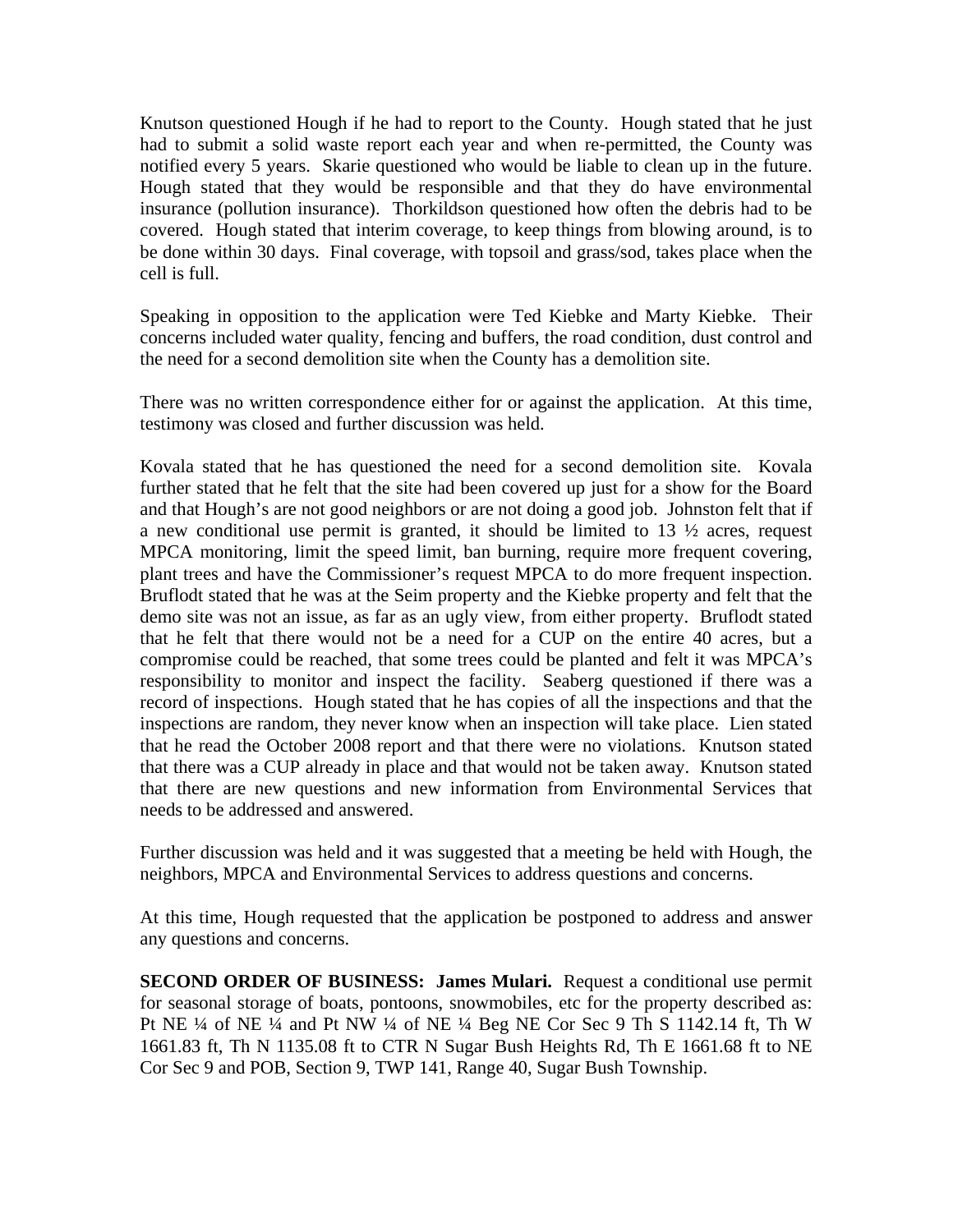Karen Mulari explained the application for the applicant. The existing farm buildings would be utilized for the storage of boats, pontoons, etc. There is a great need for storage in this area. The application came about when J. Mulari inquired about putting up another building for storage.

No one spoke in favor of the application. No one spoke against the application. There was no written correspondence either for or against the application. At this time, testimony was closed and further discussion was held.

**Motion:** Kovala made a motion to approve a conditional use permit for seasonal storage of boats, pontoons, snowmobiles, etc, based on the fact that the use would not be detrimental to the surrounding area. McGovern second. All in favor. Motion carried.

**THIRD ORDER OF BUSINESS: Ruth Seidel.** Request a change of zone from agricultural to residential and approval of a certificate of survey to divide a 80,004 sq ft parcel into two lots (40,002 sq ft each) for the property described as: Lot 1 Pearl Hill First Addition, Section 13, TWP 138, Range 42, Lake Eunice Township. PID Number 17.1049.014.

Scott Walz, surveyor, explained the application to the Board. This subdivision was originally platted by a conditional use permit for a residential subdivision and is currently zoned agricultural. The proposed subdivision meets all the requirements of residential lots.

Tom Olson stated that he had no objections to the application provided all setbacks could be met. There was no written correspondence either for or against the application. At this time, testimony was closed and further discussion was held.

**Motion:** Moritz made a motion to approve a change of zone from agricultural to residential and approve the certificate of survey based on the fact that it meets the criteria of the Zoning Ordinance. Seaberg second. All in favor. Motion carried.

**FOURTH ORDER OF BUSINESS: David and Ella Brenneman.** Request a conditional use permit to establish an Amish Church Cemetery for the property described as: S ½ of SW ¼, Section 5, TWP 138, Range 38, Evergreen Township. PID Number 11.0018.000.

Tobias Miller explained the application to the Board. Miller stated that a location was picked and the process began to try to establish a cemetery.

Bruflodt stated that it was a nice location for a cemetery. Skarie questioned the size and stated that a large enough area should be requested from the start so they did not have to repeat the process. Miller stated that  $\frac{1}{2}$  to 1 acre would be the site. Miller stated that they are new to this and just wanted to get the process started.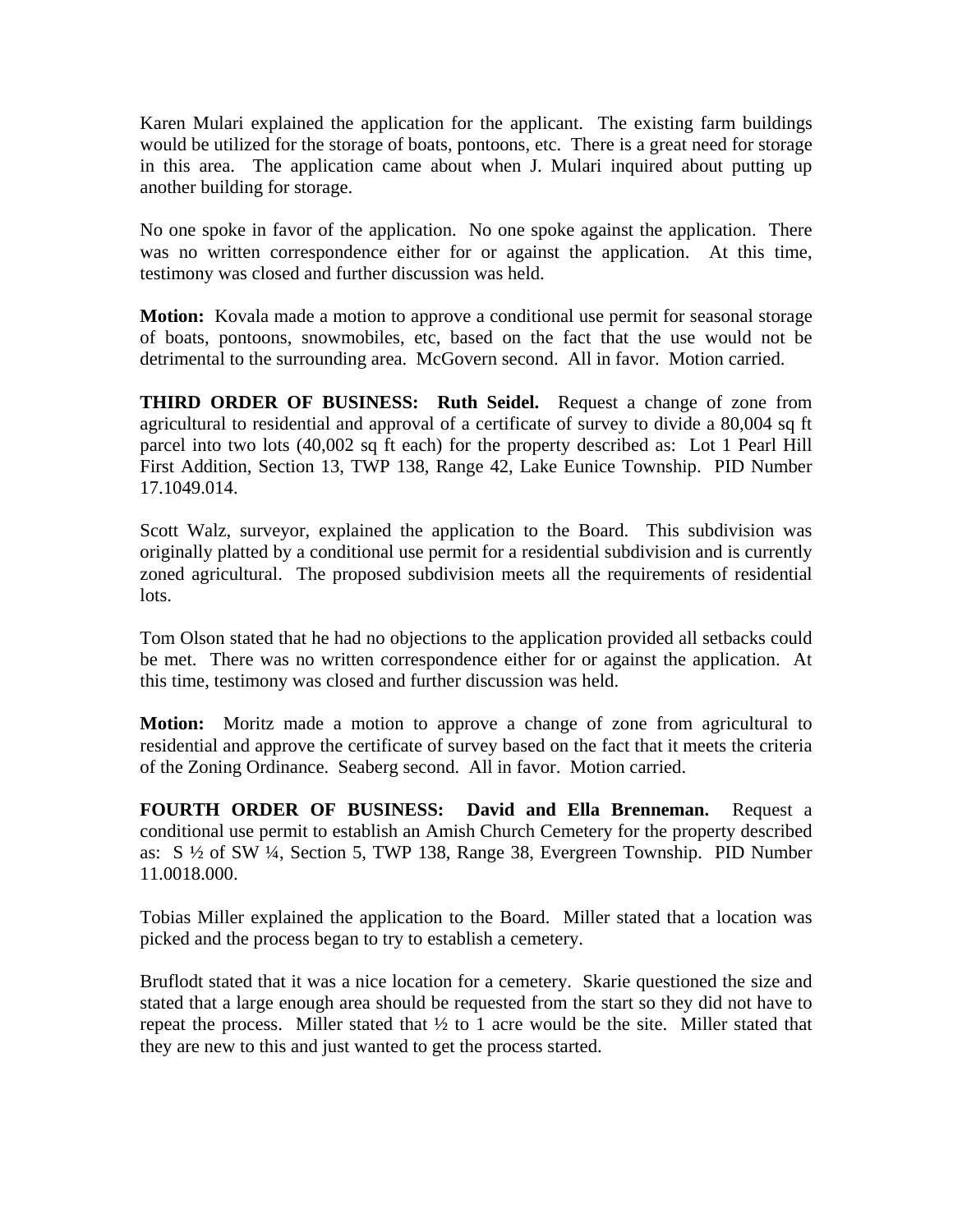Simon George, adjoining neighbor, had no objection to the application but was concerned with the closeness to his property. George stated that he would prefer the location to be further from the property line, was concerned about the wetlands, would like to see some type of a buffer and make sure all conditions were in place before final approval. There was no written correspondence either for or against the application. At this time, testimony was closed and further discussion was held.

Knutson felt the location was too close to the property line but felt that the Applicants were just opening the door to suggestions and beginning the process. Seaberg questioned the state regulations regarding setbacks. Swenson stated that there are no specific setbacks and the Zoning Ordinance only refers to a setback of 50 feet from water bodies. Swenson further stated that a suitable location needs to be found, and then the property would need to be surveyed and state regulations followed.

Further discussion was held and it was the consensus of the Board that George and the Applicants get together to find an appropriate site. Miller stated they would be willing to work together to get things started, and they could plant trees or put up a fence because they would like to keep the cemetery as private as possible.

At this time, Miller requested that their application be tabled.

**FIFTH ORDER OF BUSINESS: Jessica and Timothy Kerekes.** Request a conditional use permit for a home business (hair salon) for the property described as: S ½ of SE ¼, Section 17, TWP 138, Range 38, Evergreen Township. PID Number 11.0080.000.

Jessica Kerekes explained the application to the Board. The business would be in the front room of their home (150 sq ft) and would be open by appointment. She would be the only person working there.

Kovala questioned if there would be signage. Kerekes stated that there might be a small, preprinted sign. Seaberg questioned if there were state regulations to follow. Kerekes stated that there were state regulations to follow.

No one spoke in favor or in opposition to the application. There was no written correspondence either for or against the application. At this time, testimony was closed and further discussion held.

Lien stated that he felt this was a good location on a good road with ample parking.

**Motion:** Lien made a motion to approve a conditional use permit for a home business consisting of a hair salon based on the fact that the use would not be detrimental to the surrounding area. Kovala second. All in favor. Motion carried.

**SIXTH ORDER OF BUSINESS: Joyce Omang.** Request a conditional use permit to have two horses on 16.37 acres for the property described as: SW  $\frac{1}{4}$  SE  $\frac{1}{4}$  Less 12.03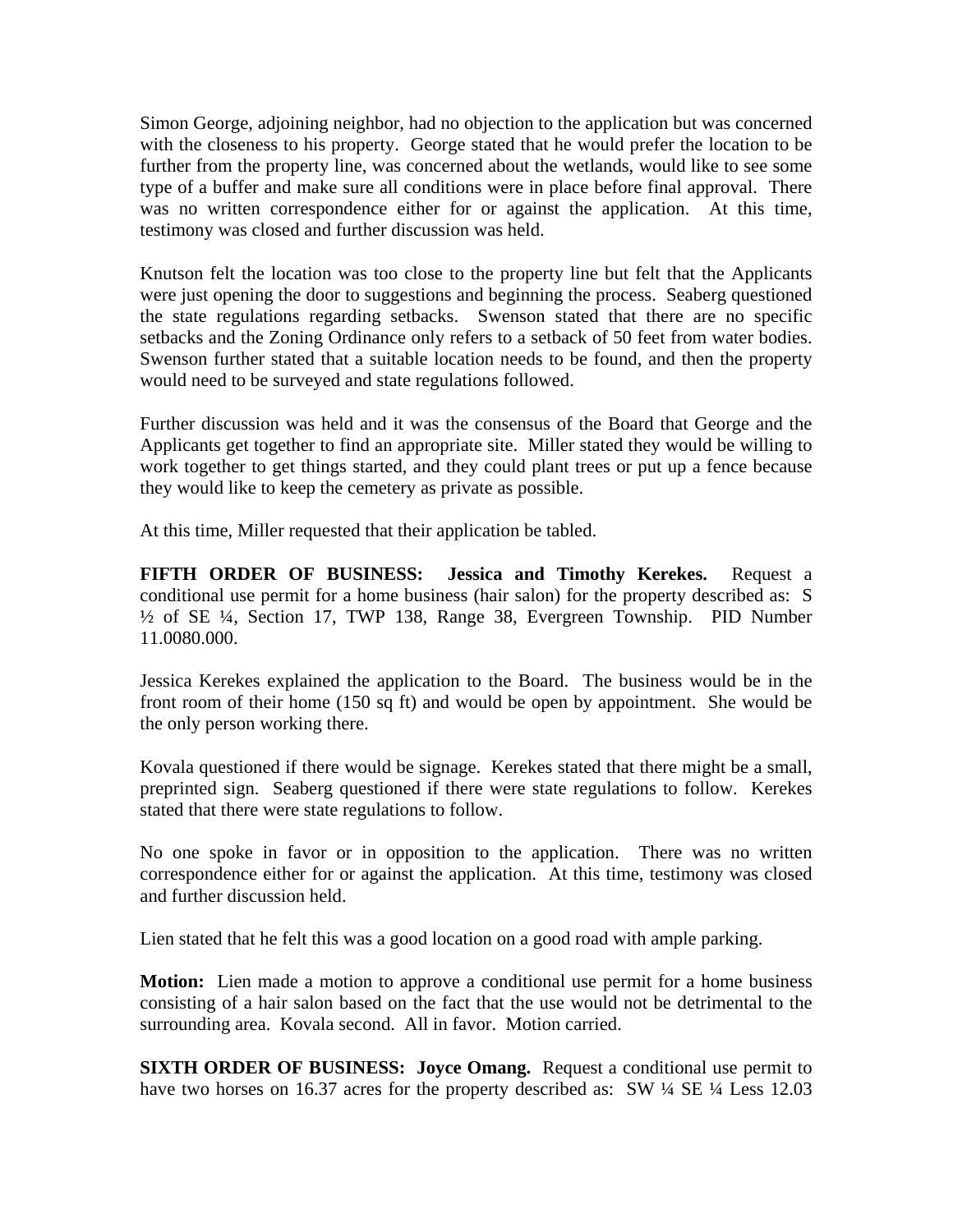Ac; N 295.34 ft of E 75 ft of SE ¼ SW ¼; Section 16, TWP 138, Range 41; Lake View Township. PID Number 19.0336.003.

Swenson stated that the request has been amended to three horses and is needed because this is a non-active farming operation located on a natural environment lake. Swenson stated that a feedlot requires a 300 ft setback from the ordinary high water mark of the lake. Omang explained the application to the Board. Omang gave a history and timeline of events that happened leading up to the conditional use permit application.

Knutson stated that the information given is not pertinent to this case. Lien questioned if the issues of horses and a house were brought up when the survey was presented for approval. Omang stated that it was discussed. Knutson asked Omang, if there was no lake involved, if she thought she could have horses on the property. Omang stated that if there was no lake involved she would be able to have the horses. Knutson stated that even if the lake were not an issue, horses would not be allowed without a conditional use permit. Omang stated that there is a fence to keep the horses out of the lake. Skarie questioned how much of the 16.37 acres was in the lake and how much was high ground. Skarie stated that if you setback 300 feet from the water, there would be very little property left. Lien stated that this is an unfortunate situation, but the Board needs to look at the Ordinance and this application goes against the Ordinance.

No one spoke in favor or against the application. There was no written correspondence either for or against the application. At this time, testimony was closed and further discussion was held.

Lien sated that things happened that were unfortunate, but the Board needs to be consistent. This application could not be approved because it is against the Ordinance. Skarie stated that there is no room left for animals after the setbacks are met.

**Motion:** Lien made a motion to deny a conditional use permit to allow horses on the property based on the fact that the application does not meet the criteria of the Zoning Ordinance. Skarie second. All in favor. Motion carried.

## **SEVENTH ORDER OF BUSINESS: Informational Meeting and expense vouchers.**

Swenson stated that meetings will not be held during January, February and possibly March and April due to the weather conditions. The Board would be notified when the next meeting will take place.

Swenson reminded the Board to turn in their expense vouchers prior to the end of the year.

Since there was no further business to come before the Board, Seaberg made a motion to adjourn the meeting. Kovala second. All in favor. Motion carried. Meeting adjourned.

\_\_\_\_\_\_\_\_\_\_\_\_\_\_\_\_\_\_\_\_\_\_\_\_\_\_\_\_\_\_\_ \_\_\_\_\_\_\_\_\_\_\_\_\_\_\_\_\_\_\_\_\_\_\_\_\_\_\_\_\_\_